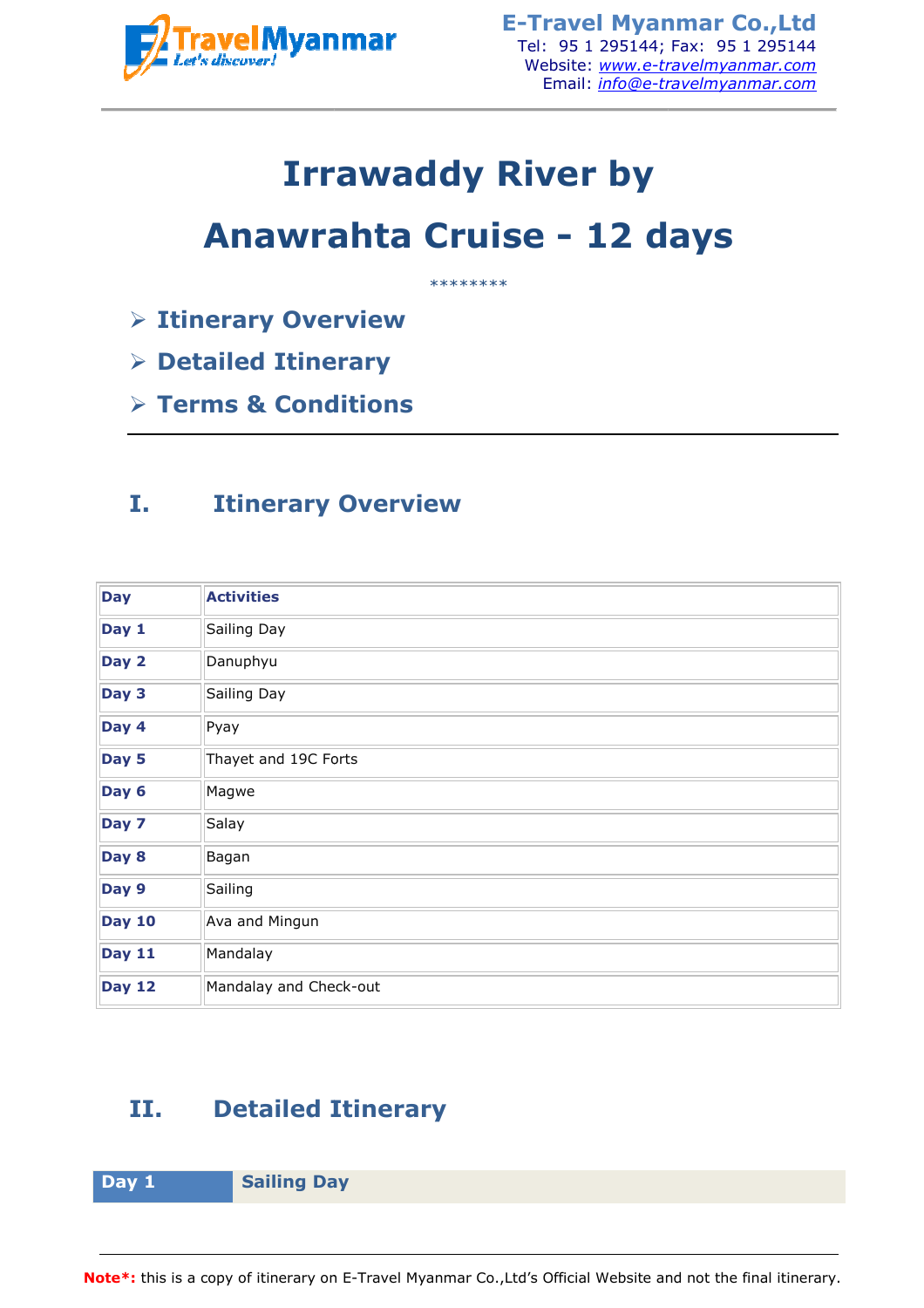

After checking-in and a short Safety Briefing you can enjoy a relaxing day's sailing, an ideal way to unwind after the busy streets of Yangon City. Our spacious Spa facilities (including the Ayeyarwady's only Swedish-style sauna) and our 8 meter, Jacuzzi-style swimming pool await you. For those wanting some mental stimulation there will be the first of our "Burmese-for-Beginners" language lessons during the morning and a lecture on the Irrawaddy Flotilla Company during the afternoon. We will pass through the Twante Canal which was built by the British between 1881 and 1883 to connect the Yangon River with the Irrawaddy River and shorten transit times for the steamers of the IFC; the biggest fleet of river ships ever seen. Tel: 95 1 2951446; Fax: 95 1 2951446; Fax: 95 1 2951446; Fax: 95 1 2951446; Fax: 95 12951446; Website: <u>www.e-travelmyanmar.com</u><br>
Email: *into@e-travelmyanmar.com*<br>
Breling you can engly a relaxing day's sailing, an ideal Beginners" language lessons during<br>uring the afternoon. We will pass<br>81 and 1883 to connect the Yangon<br>eamers of the IFC; the biggest fleet<br>eamers of the IFC; the biggest fleet<br>eir heroic resistance and the skillful<br>ne Bur

#### **Day 2 Danuphyu**

Early-morning yoga is available as we sail for Danuphyu. Despite their heroic resistance and the skillful leadership of their great General Maha Bandoola, here, in 1825, the Burmese army suffered a crucial defeat in the First Anglo-Burmese War. General Maha Bandoola himself also fell her his memorial, now situated in a Pali Monastic University. We will also visit a small, family family-run cheroot producer and take tea with the locals in a tea shop is the Twante Canal which was built by the British between 1881 and 1883 to connect the Yangon<br>
with the Irrawaddy River and shorten transit times for the steamers of the IFC; the biggest fleet<br>
re ships ever seen.<br> **Danup** 

After lunch on board there will be an explanation and demonstration concerning the ancient habit of betel-chewing. Tasting is optional!

#### **Day 3 Sailing Day**

Early-morning yoga is available as we continue northwards. Again, relaxation is the order of the day simply watching the life on the riverbanks slipping by. A second "Burmese-for Beginners" is on offer this morning, followed by a Book Review, looking at classic and current literature available on this fascinating country. Early in the afternoon there will be a demonstration of "Myanmar Traditional Dress" and, to continue the cultural theme, this afternoon's lecture will be entitled "Myanmar Ways of Life". A Cocktail Party before dinner will give you a chance to wear your traditional "longyi". and, to continue the cultural theme, this afternoon's lecture will be entitled "Myanmar Ways of Life". A<br>Cocktail Party before dinner will give you a chance to wear your traditional "longyi".<br>Day 4 Pyay for Beginners" is on offer<br>terature available on this<br>yanmar Traditional Dress"<br>Myanmar Ways of Life". A<br>ngyi".<br>kfast for a tour of Pyay.<br>line between British-held

#### **Day 4 Pyay**

Known as Prome to the Colonial British, in the mid 19C this was the dividing line between British-held "Lower Burma" and the Kingdom of Ava and, as such, was an important trading point. We will also visit the ancient Pyu city of Sri Ksetra which is nearby and was granted World Heritage Status in 2014. After lunch and afternoon tea there will be a lecture entitled "Myanmar, Past and Present" which will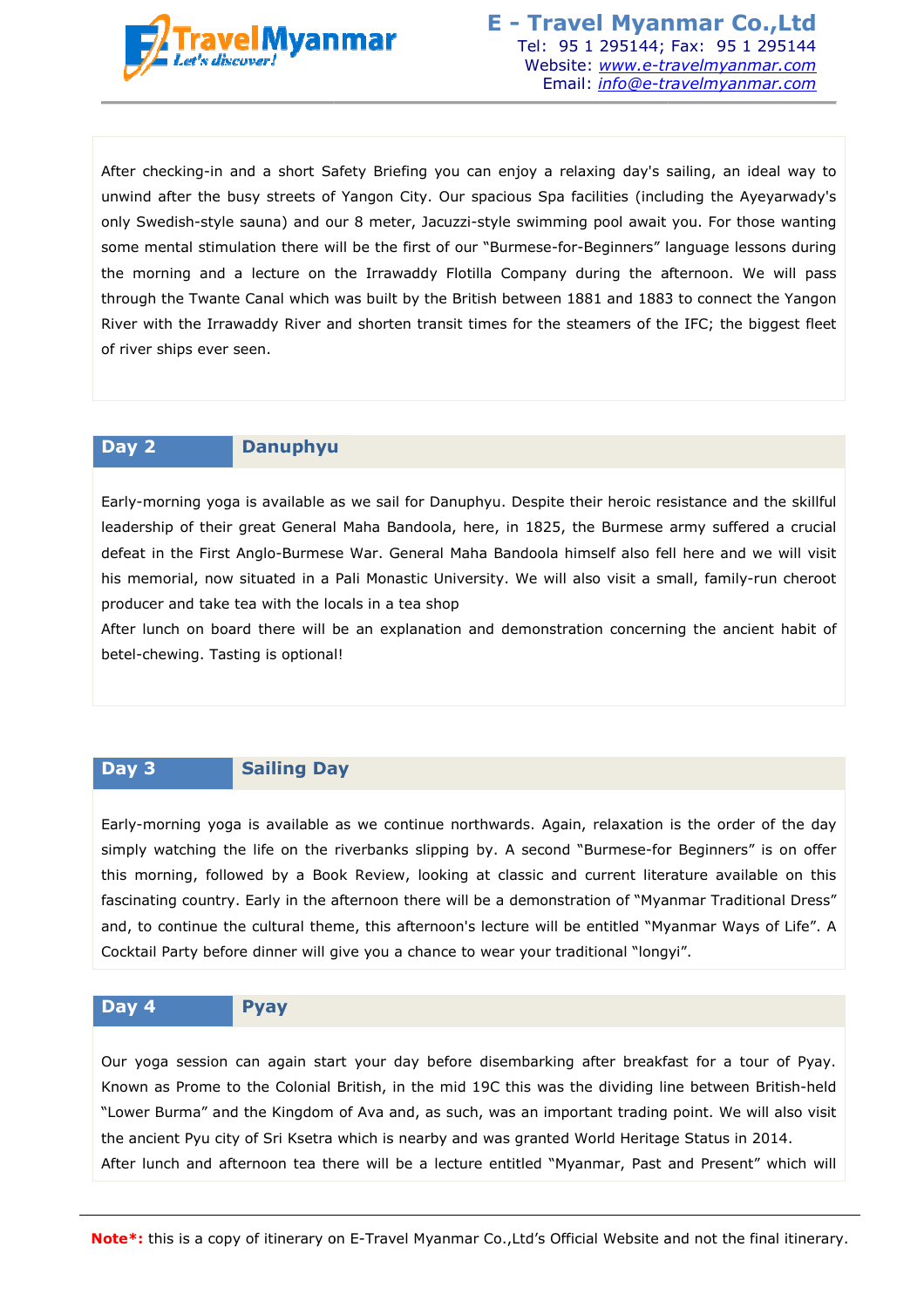

give an overview of the history of this complicated country, including a look at the present situation situation.

#### **Day 5 Thayet and 19C Forts**

This morning there will be the opportunity to stretch your legs in the morning and walk in the colonialperiod town of Thayet. Like many Asian countries, the cool of the morning sees small towns and villages at their busiest and there is also an ideal light for photography. After lunch, things will be a little warmer for the first of the two forts we will see this afternoon – Gwechaung Fort – for which you will experience very local transport (ox-drawn carts); while the second, Minhla Fort, is just a short walk along the riverbank from our mooring place for tonight. These forts were built by Italian engineers working for King Mindun to protect the Kingdom of Ava from British invasion invasion. Tel: 95 1 2951444; Fax: 95 1 295144; Fax: 95 1 295144; Fax: 95 1 295144; Fax: 95 1 295144; Faxe immultioned complicated country, including a look at the present situation.<br>
Email: *info@e-travelmyanmar.com*<br>
complicated c

#### **Day 6 Magwe**

Another morning tour, this time by tuk-tuk, will show you around Magwe; stopping at the bustling market before enjoying some more peaceful river views from the high vantage point of the Mya Than Lun Pagoda. This pagoda was built in 1929 using solid gold bricks. drawn carts); while the second, Minhla Fort, is just a short walk<br>place for tonight. These forts were built by Italian engineers<br>Kingdom of Ava from British invasion.<br>K-tuk, will show you around Magwe; stopping at the bust

Back on the ship there will be a final "Burmese-for-Beginners" lesson where you can learn how to write your own name in beautiful Burmese script.

After lunch our Chefs will have a Burmese Cookery Demonstration and following Afternoon Tea there will be a lecture entitled "History of Bagan".

#### **Day 7 Salay**

Today there will be a morning tour of the sleepy riverside town of Salay that will show you the beautiful Youqson Kyaung, a beautifully-carved teak monastery built between 1882 and 1892 1892 and now run by the Department of Archaeology as a museum. A short distance away is the Mann Paya, home to a huge statue of the Buddha, unusually made from lacquer. In Colonial times Salay was home to wealthy oil merchants and still has some fine examples of Colonial houses and you will make a special visit inside one of these. carved teak monastery built between 1882 and 1892 and now run by<br>as a museum. A short distance away is the Mann Paya, home to a huge<br>y made from lacquer. In Colonial times Salay was home to wealthy oil<br>ne examples of Colon

Enjoy lunch while cruising through the hills of Chuak, birthplace of "British Petroleum" and still producing oil today. In the afternoon we will arrive in Bagan where there will be a Sunset Tour of this incredible area, starting with the mysterious Dhammayangyi, the majestic Ananda and continuing on to see the pretty Sulamani, before finishing at one of the "sunset" pagodas. pagodas..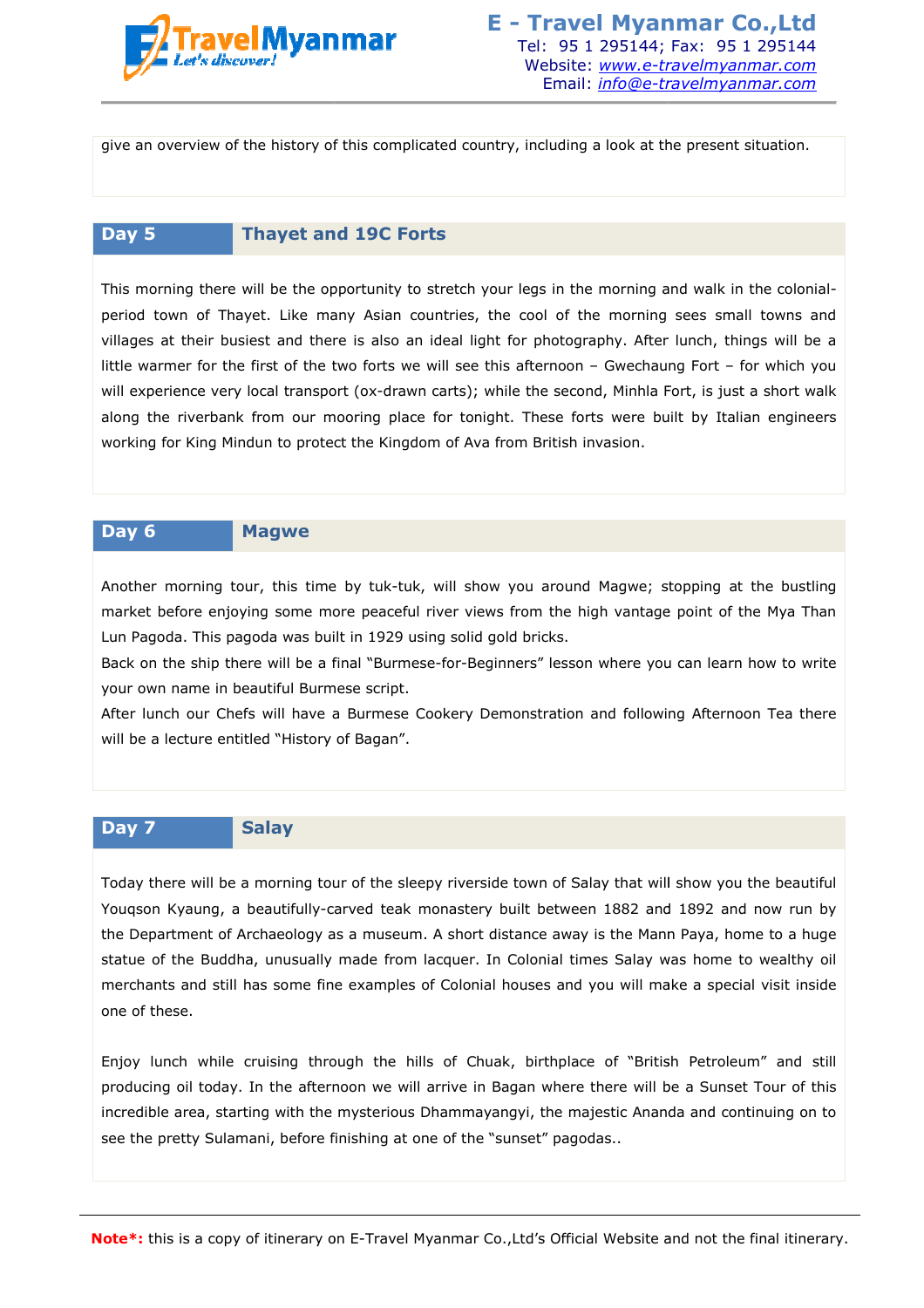

**E - Travel Myanmar Co.,Ltd** Tel: 95 1 295144; Fax: Website: *www.e-travelmyanmar.com* ebsite: <u>*www.e-travelmyanmar.com</u><br>Email: <u><i>info@e-travelmyanmar.com*</u></u>

#### **Day 8 Homelin**

Homelin is the end of the 400 navigable miles of the Chindwin for us (and indeed all ships of any size) and here we will make a morning tour before starting our downstream voyage; including taking in the view from the high vantage point of the Buddha Lotus Garden. Here your guide will explain the significance of the various statues depicting scenes from the life of the Buddha. On our return to the ship you may appreciate the power of the river as we now sail with the force of the current on our side. During the afternoon we will continue the religious theme of the morning with a lecture entitled "Religion in Myanmar".

#### **Day 9 Sailing**

After the busy touring of the preceding days, today is another chance to simply relax on the Sun Deck, watching the unfolding scenery slip past and returning the waves of the village children on the riverbanks. During the morning there will be the opportunity for a Ship Tour and an afternoon lecture on the "History of Mandalay".

#### **Day 10 Ava and Mingun**

After breakfast, leave the ship for a horse-drawn carriage tour of the ancient capital of Ava, home to the Burmese Kings for many centuries. A coach will then take you across the river to Sagaing using a bridge built by the Colonial British in 1934. Here you will visit a silversmith, seeing techniques unchanged for centuries. Back on board lunch will be served as we sail on to reach Mingun, site of the huge unfinished pagoda of King Bodawpaya and the world's biggest un-cracked bell. Here there will be an early-afternoon walking tour to see these sights and also visit the Myatheindan Pagoda, built in 1816 an early-afternoon walking tour to see these sights and also visit the Myatheindan Pagoda<br>and painted white as a representation of the mythological Buddhist mountain, Mount Meru Travel 95 1 295144 e the religious theme of the morning with a lect<br>days, today is another chance to simply relax on th<br>past and returning the waves of the village child<br>will be the opportunity for a Ship Tour and an after<br>will be the opport

#### **Day 11 Mandalay**

A short, early-morning sail across the river will see us berthed at Mandalay City at about 08:30am. A morning tour will show you the main sites of this fabled city including the Kuthodaw Pagoda ("the world's biggest book"), the atmospheric Shwenandaw Monastery, which used to be part of King Mindon's living quarters and where he died in 1878, the reconstruction of the Royal Palace and the view from the top of the famous Mandalay Hill.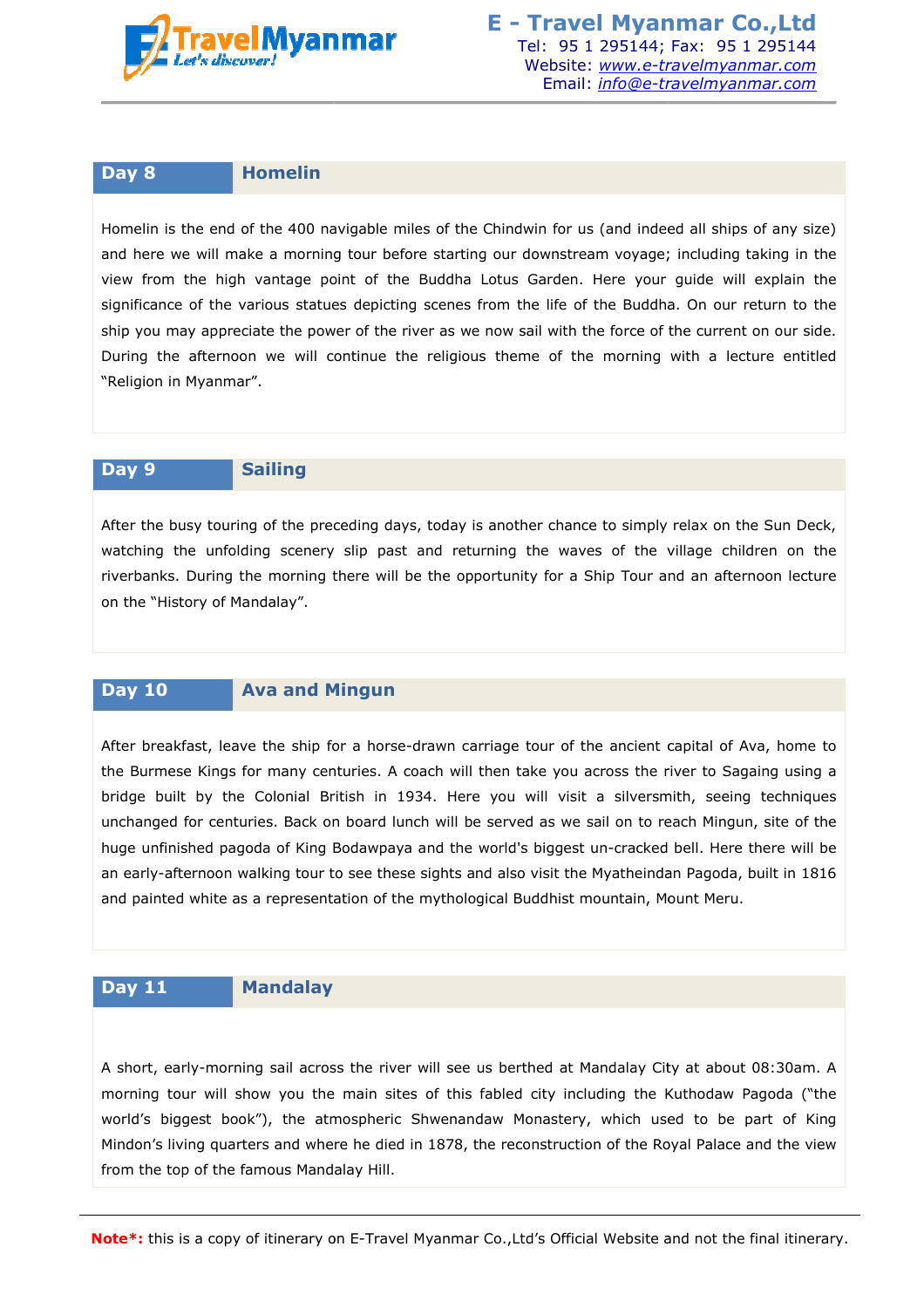

In the afternoon the tour will continue to show you the highly revered, gold gold-encrusted Buddha at the Mahamuni Temple. You will also see gold-leaf beating, visit a silk-weaving factory, pass through dusty streets filled with marble-carving workshops and finish the afternoon with sunset at the famous 200 streets filled with marble-carving workshops and finish the afternoon with sunset a<br>year old, teak, "U Bein's Bridge". Farewell Dinner and evening entertainment on board **Train the main of the sympaths of the sympaths of the sympaths and the sympaths of the sympaths of the sympaths of the sympaths of the sympaths of the sympaths of the sympaths of the sympaths of the sympaths of the sympa** vered, gold-encrusted<br>weaving factory, pass<br>noon with sunset at th<br>rtainment on board.

#### **Day 12 Mandalay and Check-out**

Mandalay and Check-out.

## **III. Terms & Conditions**

### **GENERAL BOOKING TERMS & CONDITIONS**

#### **BOOKING PROCEDURE**

- E-Travel Myanmar required deposit of at least 30% of total tour cost to guarantee the booking. This ammount can be paid by credit card (through a secured payment system), bank transfer, Western Union or Paypal. Travel Myanmar required deposit of at least 30% of total tour cost to guarantee the booking.<br>iis ammount can be paid by credit card (through a secured payment system), bank transfer,<br>estern Union or Paypal.<br>:mainder of tot
- Remainder of total tour cost must be paid in cash upon arrival or 2 weeks before departure date if by any other payment methods.
- Transfer fee, if any, must be paid at customer's end. E-Travel Myanmar will recognize the ammount received only.

#### **CANCELLATION**

At E-Travel Myanmar Co.,Ltd, we do our best to minimize cancellation penalty for our guests but we At E-Travel Myanmar Co.,Ltd, we do our best to minimize cancellation penalty for our guests but we<br>must abide the cancellation policy of each service provider. Any cancellations should be made in writing. E-Travel<br>ellation p<br>Any cance<br>e to the cu<br>eposit if f<br>0 % of to<br>0 % of to

#### **Cancellation by the customers**

Where the Customer cancels the tour, then the effective date of cancellation will be the date the company receives the written notification. The cancellation charge to the customer is listed below: : deposit if forfeited

> :50 % of total tour cost :70 % of total tour cost :85 % of total tour cost

- More than 30 days before departure
- Between 15 and 29 days before departure
- Between 7 days and 14 days before departure
- Between 2 days and 6 days before departure
- 1 day or less
	- Flight tickets are fixed following the final itinerary, 100% charge for airfare for any cancellation. :100 % of total tour cost
- **Cancellation by E-Travel Myanmar Travel**

If tour is not paid by the due date, the company shal have the right to cancel the tour. If we, at the request of the customer, agrees to delay cancellation of the tour then the company still cancells the If tour is not paid by the due date, the company shal have the right to cancel the tour. If we, at the<br>request of the customer, agrees to delay cancellation of the tour then the company still cancells the<br>tour for the cust the customer.

#### **Special conditions**